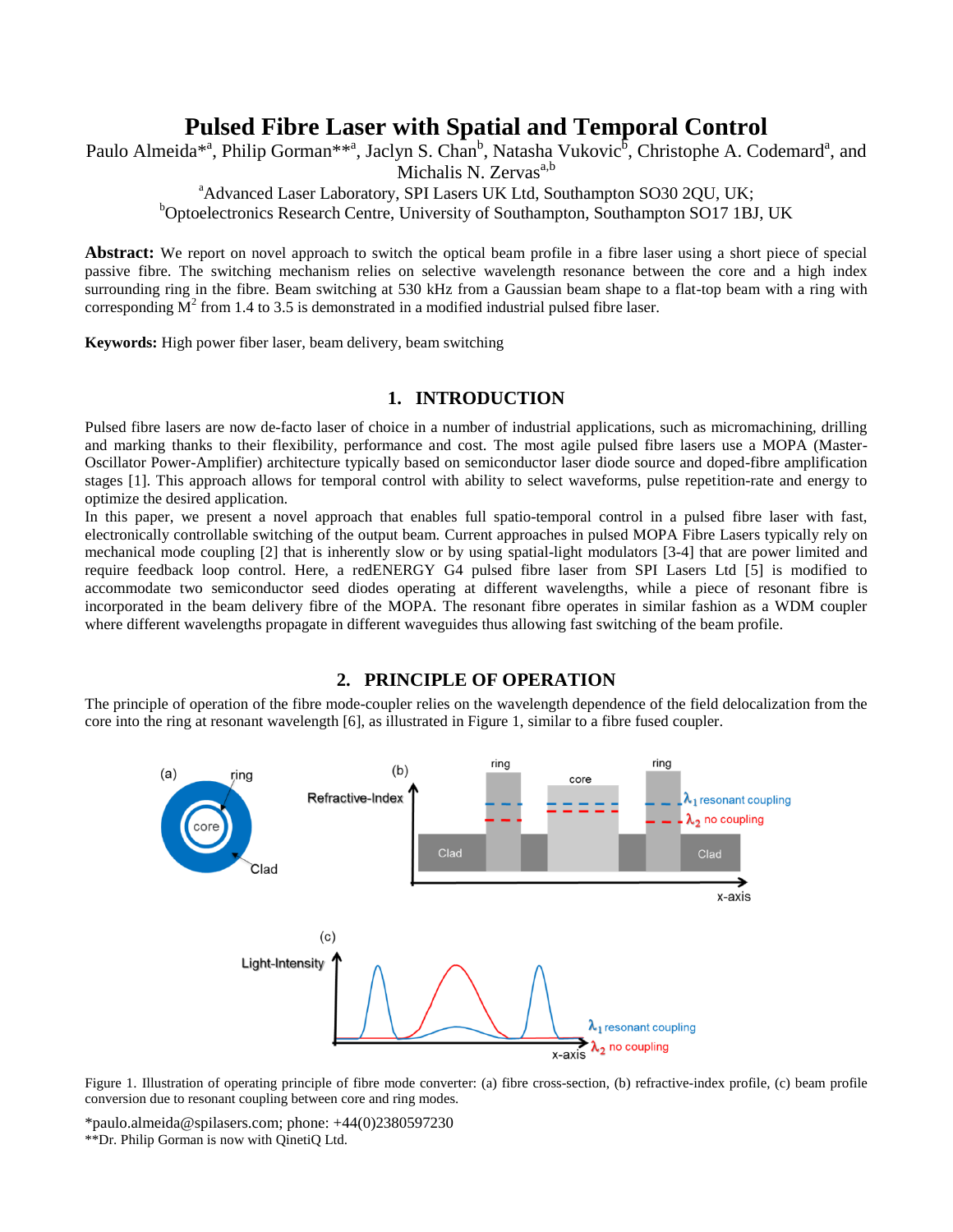At resonant wavelength, the core fundamental mode propagation constant matches that of one of the modes in the ring, and full power transfer is possible between the core and ring mode. The fibre coupler length for full power transfer depends on the field overlap between the two modes. A weak field overlap requires a longer coupler length to fully transfer the power between the two modes. At non resonant wavelength, the power transfer between modes can be small, and therefore the beat length is not important to be considered.

A resonant fibre was manufactured using MCVD method, and comprises silica core surrounded by high-index rings. The fibre core diameter was  $20\mu$ m, core NA of 0.06, and ring of  $2.5\mu$ m thickness is  $\sim$ 6 $\mu$ m apart from the core. These parameters suggest that such fibre is well suited for high-energy pulse delivery.

The 2D refractive-index of the fibre was measured using an Interfiber Analysis IFA-100 analyzer. We used a full vectorial modal solver based on finite element method to numerically calculate the effective indices of the core and ring modes, taking into account the measured refractive-index profile. The calculation results showed that the resonant wavelength for the fabricated fibre was near 1067nm, which was also confirmed by directly measuring the near-field beam profile at different wavelengths. In the wavelength region between 1045nm and 1055nm, there was negligible coupling from the core to the ring, whilst strong resonant coupling from the core to the first ring was observed in the wavelength region between 1060nm and 1067nm.

The principle of operation of the beam switchable pulsed fibre laser is based on a modified MOPA configuration, comprising a directly modulated low power semiconductor seed and a chain of fibre amplifiers, as shown in Figure 2. The delivery fibre is modified to include a short section of the resonant core-ring fibre, and the MOPA operating wavelength can be controlled by switching between two seed diodes with different emission wavelength. One seed diode is made to operate at a wavelength near resonance, and the other seed at a non-resonant wavelength. The wavelength of the two seeds is also chosen so that the amplifier gain is substantially identical for the two seeds.

### **3. EXPERIMENTAL CHARACTERIZATION**

The experimental setup used to achieve beam switchable pulsed fibre laser MOPA is shown in Figure 2. It includes a G4 laser [5], which is modified to drive two pulsed laser diodes operating at different wavelengths of 1053 nm and 1067 nm, that are combined together with a fibre coupler and amplified in a MOPA using GTWave® Ytterbium-doped fibre amplifiers. The output of the MOPA delivery fibre is spliced to a 25cm long piece of the resonant fibre. The two diodes are externally triggered by a pulse generator operating at the selected clock frequency of 530 kHz, while a second pulse generator is used to alternatelly switch on and off on-the-fly between the two seed diodes. The capability of switching on-demand between the two wavelengths using the G4 electronic interface was first directly tested with a CCD beam imaging camera. However, the test was limited to observing switching speeds of a few Hz by the camera maximum frame rate of <10Hz.



Figure 2. Experimental setup of beam switchable pulsed fibre laser MOPA.

Higher speed measurements were made using the setup illustrated in Figure 3. The output of the laser was passed through a bulk diffraction grating, which spatially separates the two operating wavelengths. This produced two separate beams that were directed to separate high-speed photodetectors, and individually coupled into a digital sampling oscilloscope. It should be noted that this setup tests the capability of the electronic interface to switch on-demand between two seeds when externally triggered, as the switching of beam profiles occurs as in any fibre coupler at the speed-of-light in the fibre medium.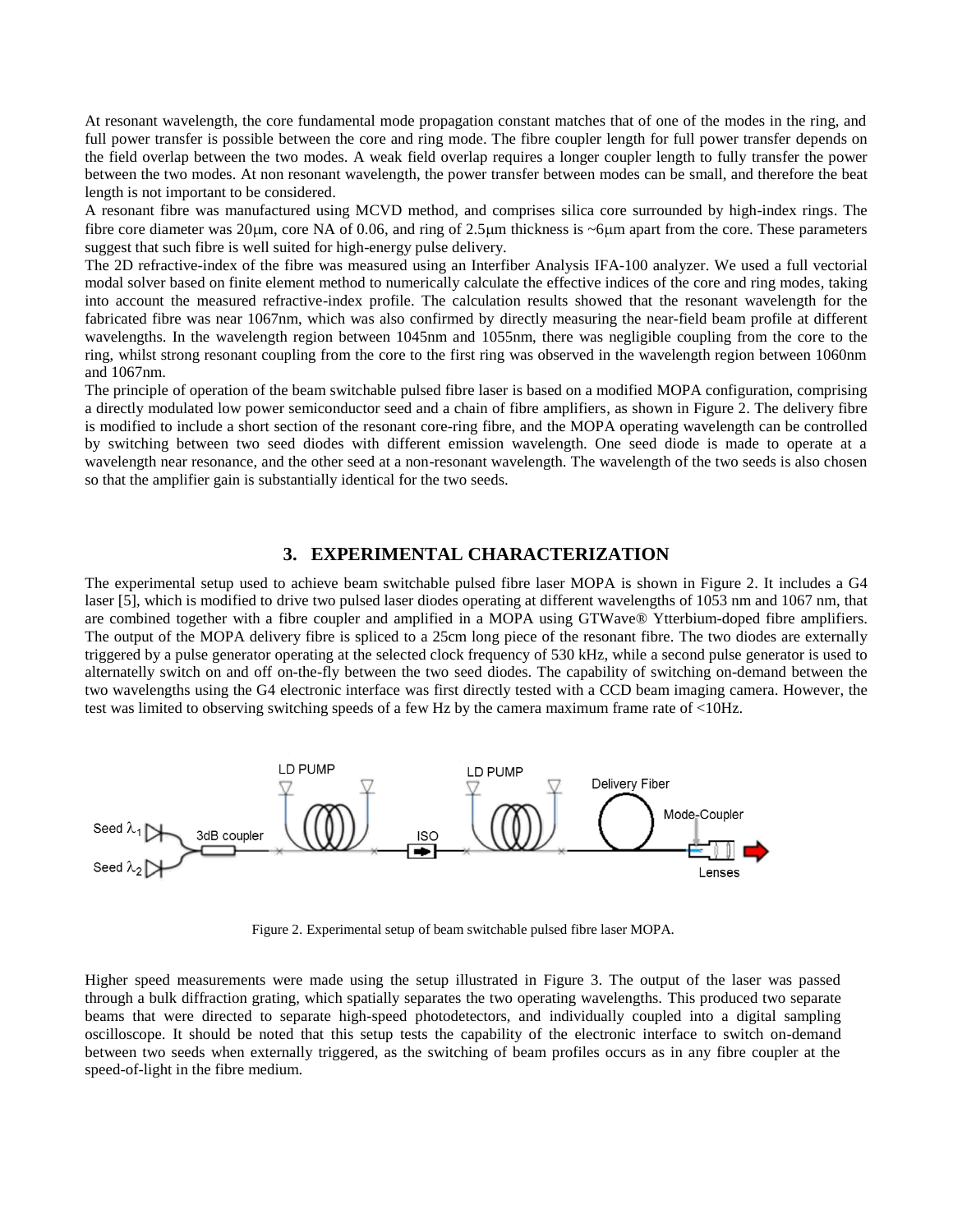

Figure 3. Setup Schematic for testing high-speed beam switching.

Figure 4 shows the pulse trains when the second pulse generator was set to operate at the frequencies of 33 kHz, which produced a burst of 530 kHz pulses at each wavelength, and 256 kHz, which produces pulse to pulse switching. The switching speed is twice the frequency of the second signal generator, as the signal from the second generator switches seed  $\lambda_1$  when is high, and seed  $\lambda_2$  when is low. The output beam profile and  $M^2$  beam quality were measured with a OPHIR Spiricon M200 when the laser operates in the two different wavelengths. Figure 4 also shows the measured beam profiles when the laser is operated at 1053 nm with nearly diffraction-limited beam quality with  $M^2$  of 1.4, and when the laser is operated at 1067 nm with nearly flat-top beam in the core and light in the ring with  $M^2$  of 3.5.



Figure 4. Measured pulse trains at the wavelengths of 1067 nm and 1053 nm with on-the-fly fast switching, and corresponding measured beam profile and M2 beam quality.